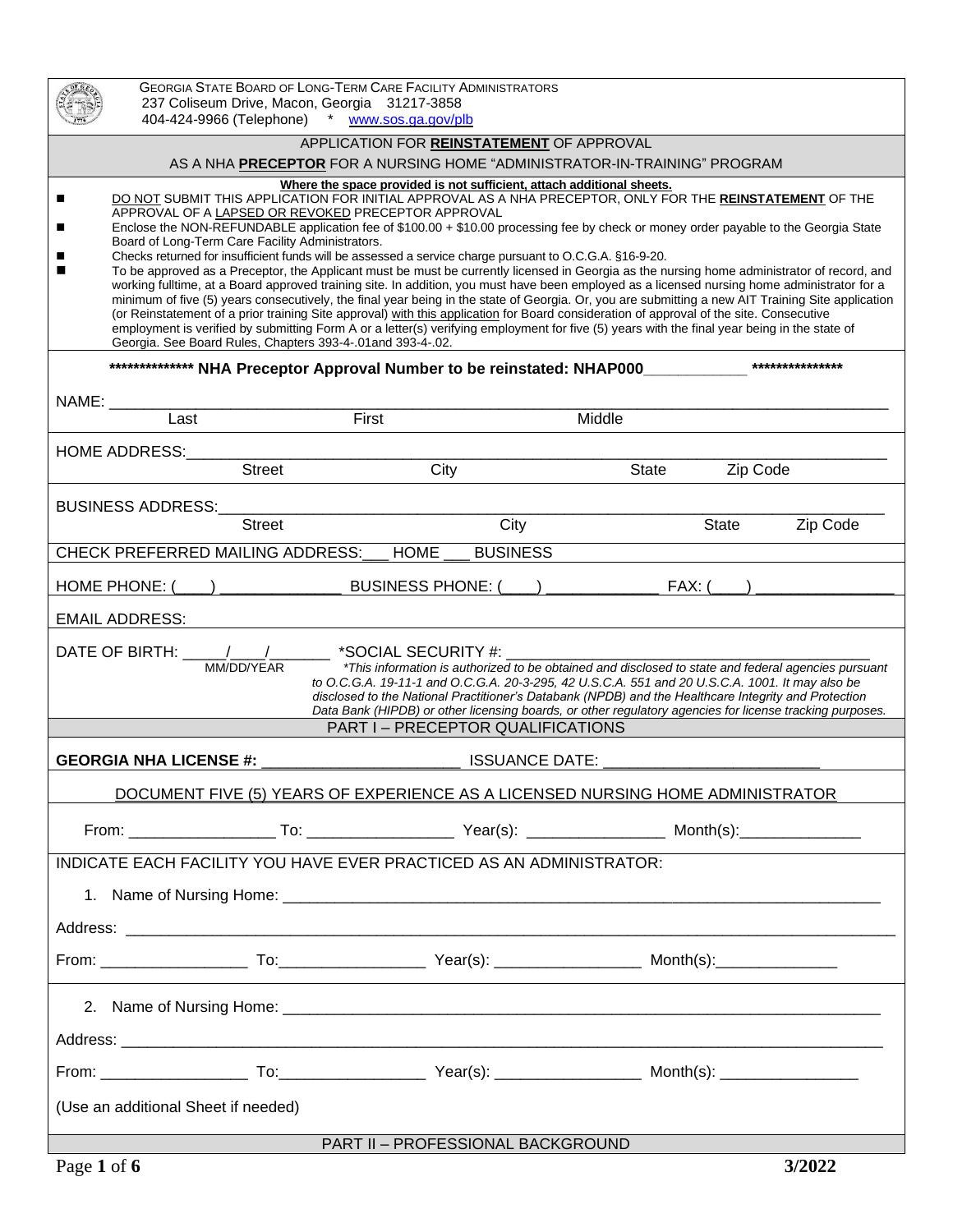| synonymous.                                                                                                                                                                                                                                                                                                                                                               |                                                                                                                                                                                                                                                      |  | If you answer "Yes" to any of the following questions, attach an explanation, relevant documents and a description of<br>the current status. For the purpose of the following questions, the terms "license," "registration," and "certification" are         |  |  |  |
|---------------------------------------------------------------------------------------------------------------------------------------------------------------------------------------------------------------------------------------------------------------------------------------------------------------------------------------------------------------------------|------------------------------------------------------------------------------------------------------------------------------------------------------------------------------------------------------------------------------------------------------|--|---------------------------------------------------------------------------------------------------------------------------------------------------------------------------------------------------------------------------------------------------------------|--|--|--|
|                                                                                                                                                                                                                                                                                                                                                                           | No Have you been approved in the past as a Preceptor? If "Yes", please explain [Site, Date/s, etc.]                                                                                                                                                  |  |                                                                                                                                                                                                                                                               |  |  |  |
|                                                                                                                                                                                                                                                                                                                                                                           | $\mu$ Yes $\mu$ No Do you now hold, or have you in the past held a professional license? If "Yes," complete the<br>following and attach additional sheets, if necessary.                                                                             |  |                                                                                                                                                                                                                                                               |  |  |  |
|                                                                                                                                                                                                                                                                                                                                                                           |                                                                                                                                                                                                                                                      |  |                                                                                                                                                                                                                                                               |  |  |  |
|                                                                                                                                                                                                                                                                                                                                                                           |                                                                                                                                                                                                                                                      |  |                                                                                                                                                                                                                                                               |  |  |  |
|                                                                                                                                                                                                                                                                                                                                                                           |                                                                                                                                                                                                                                                      |  |                                                                                                                                                                                                                                                               |  |  |  |
|                                                                                                                                                                                                                                                                                                                                                                           |                                                                                                                                                                                                                                                      |  |                                                                                                                                                                                                                                                               |  |  |  |
|                                                                                                                                                                                                                                                                                                                                                                           | Yes ___No Have you had revoked or suspended or otherwise sanctioned any license issued to you by any board or<br>agency in Georgia or any other state?                                                                                               |  |                                                                                                                                                                                                                                                               |  |  |  |
|                                                                                                                                                                                                                                                                                                                                                                           | examples Coversian Morre you denied issuance of or, pursuant to disciplinary proceedings, refused renewal of a license or<br>the privilege of taking an examination by any state licensing board?                                                    |  |                                                                                                                                                                                                                                                               |  |  |  |
|                                                                                                                                                                                                                                                                                                                                                                           | Nes ___No Have you knowingly failed to renew a license during an investigation of disciplinary action?                                                                                                                                               |  |                                                                                                                                                                                                                                                               |  |  |  |
|                                                                                                                                                                                                                                                                                                                                                                           | ectionary action or hare you been subject to disciplinary action or had your membership revoked by a professional<br>organization governing the practice of that profession?                                                                         |  |                                                                                                                                                                                                                                                               |  |  |  |
|                                                                                                                                                                                                                                                                                                                                                                           | __Yes __No To the best of your knowledge, is there any disciplinary action pending against you by any licensing<br>board or professional organization?                                                                                               |  |                                                                                                                                                                                                                                                               |  |  |  |
|                                                                                                                                                                                                                                                                                                                                                                           | example to analogorable skill and safety pays on these of these of the skill and safety by reason of illness or use of<br>alcohol, drugs, narcotics, chemicals or any other type of material, or as a result of any mental or physical<br>condition? |  |                                                                                                                                                                                                                                                               |  |  |  |
|                                                                                                                                                                                                                                                                                                                                                                           | Les Languistic Have you had any suit filed against you related to the practice of a profession?                                                                                                                                                      |  |                                                                                                                                                                                                                                                               |  |  |  |
|                                                                                                                                                                                                                                                                                                                                                                           | [13] Yes ___No Have you ever had your Medicaid and/or Medicare privileges revoked or restricted?                                                                                                                                                     |  |                                                                                                                                                                                                                                                               |  |  |  |
| Yes ___No Have you ever been arrested? NOTE: The answer to this question is "YES" if an arrest or conviction has<br>been pardoned, expunged, dismissed or deferred, you pled & completed probation under First offender<br>and/or your civil rights have been restored and/or you have received legal advice that the offense will not<br>appear on your criminal record. |                                                                                                                                                                                                                                                      |  |                                                                                                                                                                                                                                                               |  |  |  |
|                                                                                                                                                                                                                                                                                                                                                                           | letter of explanation regarding each incident.                                                                                                                                                                                                       |  | If "yes," please include a certified copy of the court records and final disposition from the court with your application. In the<br>event the file no longer exists, you must submit documentation from the court stating that fact. Also include a personal |  |  |  |
|                                                                                                                                                                                                                                                                                                                                                                           |                                                                                                                                                                                                                                                      |  |                                                                                                                                                                                                                                                               |  |  |  |
|                                                                                                                                                                                                                                                                                                                                                                           |                                                                                                                                                                                                                                                      |  |                                                                                                                                                                                                                                                               |  |  |  |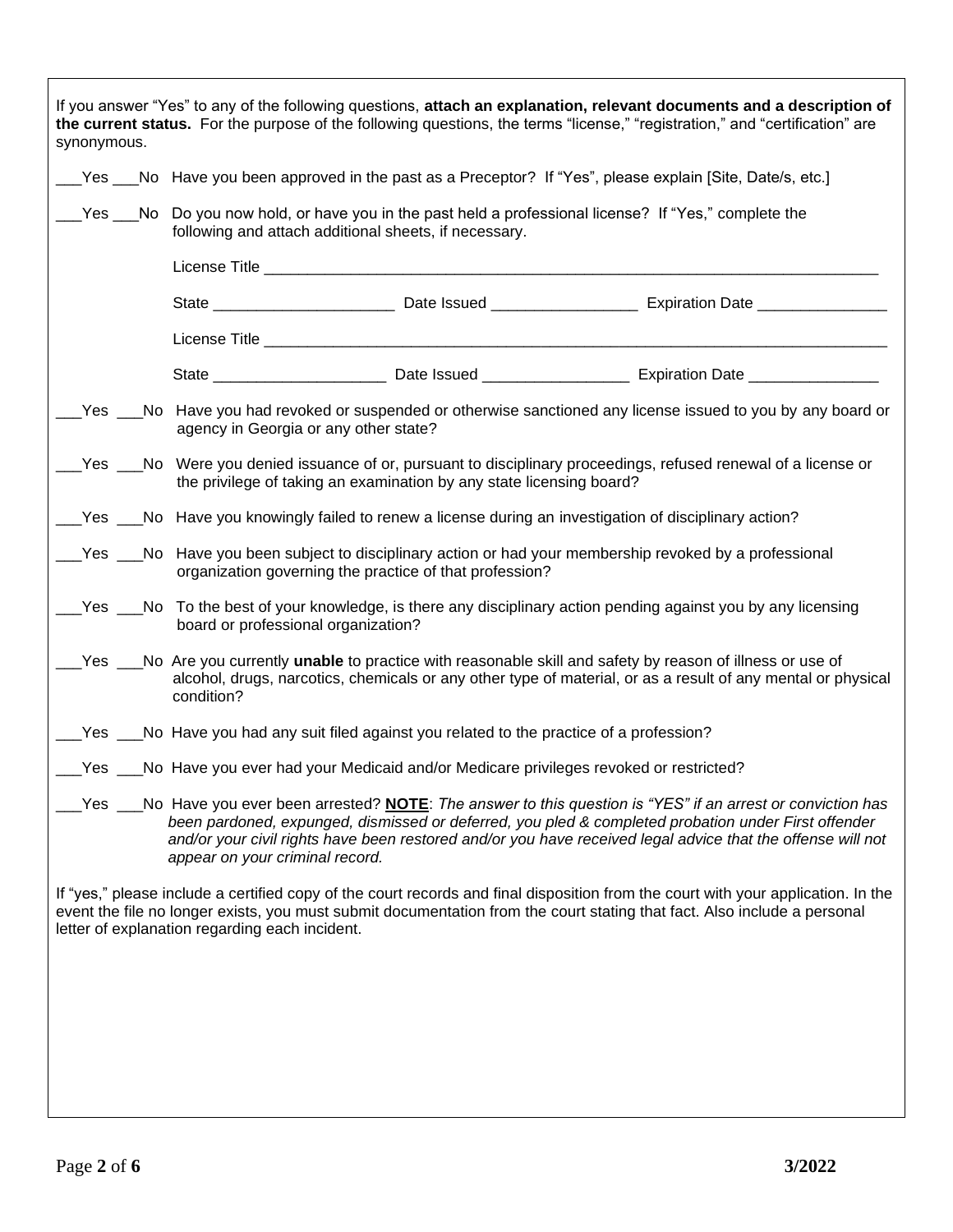| PART III - A.I.T. APPROVED SITE(S)                                      |                                                                         |       |          |  |
|-------------------------------------------------------------------------|-------------------------------------------------------------------------|-------|----------|--|
| <b>AIT APPROVED SITE</b>                                                |                                                                         |       |          |  |
| NAME OF SITE WHERE YOU ARE THE NHA OF RECORD, AND WILL BE PRECEPTOR:    |                                                                         |       |          |  |
| NAME:                                                                   |                                                                         |       |          |  |
| ADDRESS:                                                                |                                                                         |       |          |  |
| <b>Street</b>                                                           | City                                                                    | State | Zip Code |  |
| PHONE: (                                                                | FAX: ( )                                                                |       |          |  |
|                                                                         | AIT APPROVED SITE: Other facility where you were the approved preceptor |       |          |  |
| NAME:                                                                   |                                                                         |       |          |  |
| ADDRESS:                                                                |                                                                         |       |          |  |
| Street                                                                  | City                                                                    | State | Zip Code |  |
| PHONE: (                                                                | FAX: ( )                                                                |       |          |  |
| AIT APPROVED SITE: Other facility where you were the approved preceptor |                                                                         |       |          |  |
| NAME:                                                                   |                                                                         |       |          |  |
| ADDRESS:                                                                |                                                                         |       |          |  |
| Street                                                                  | City                                                                    | State | Zip Code |  |
| PHONE: (                                                                | $FAX:$ (                                                                |       |          |  |
|                                                                         |                                                                         |       |          |  |
|                                                                         |                                                                         |       |          |  |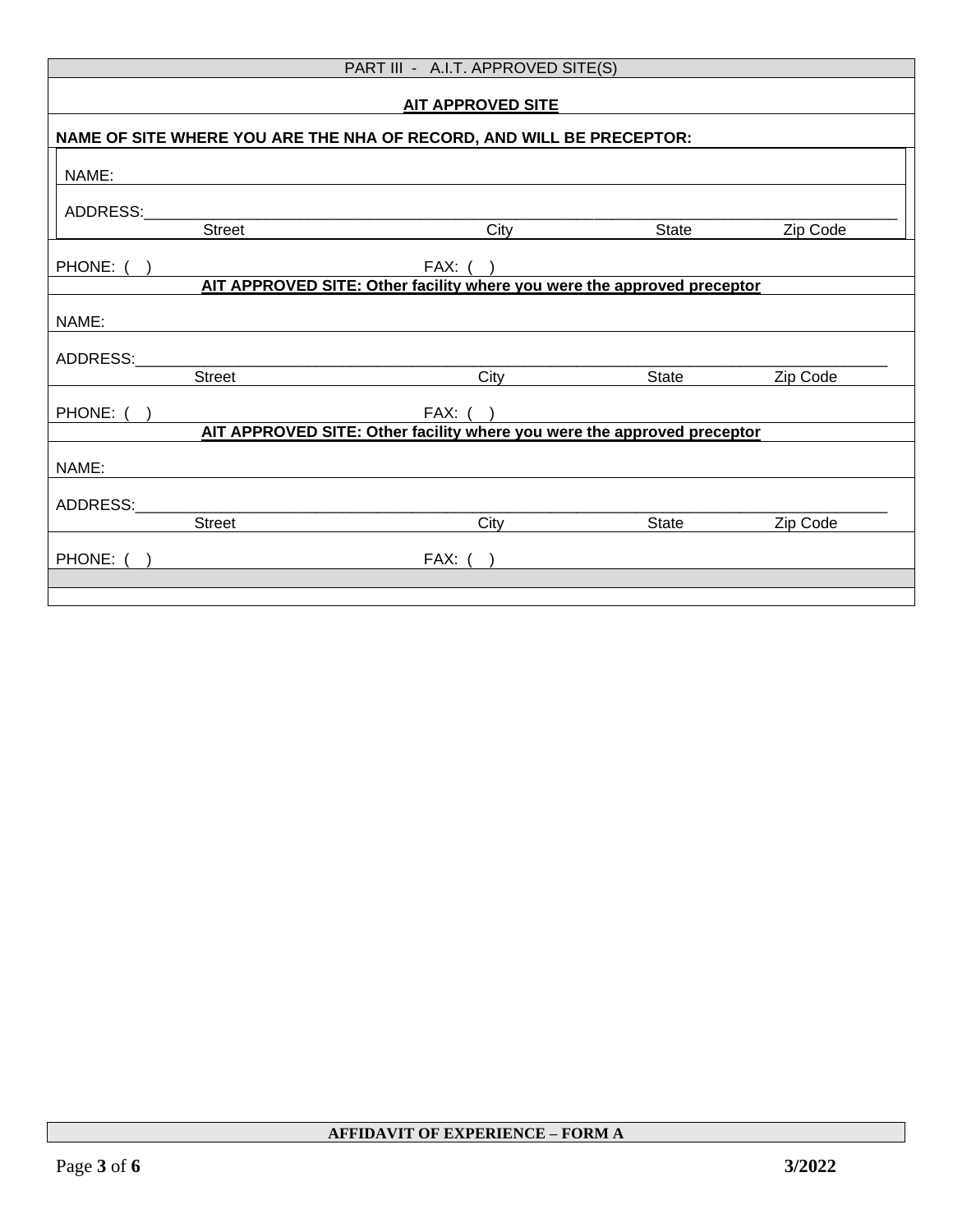Please type or print legibly

Complete a form for each employer in order to meet **the required nursing home** experience for your application**.**

Applicant **completes Part I**

• Owner/Administrator of the nursing facility or the employer/superior in the chain of command at the facility or home office that operates the licensed nursing facility and/or hospital **completes Part II**

**PART I – APPLICANT**

| Applicant's Name                 |      |            |                                 |  |
|----------------------------------|------|------------|---------------------------------|--|
|                                  |      |            |                                 |  |
|                                  |      |            |                                 |  |
|                                  |      |            |                                 |  |
| Street                           | City | State      | Zip                             |  |
|                                  |      |            | Position held<br><u>example</u> |  |
|                                  |      |            |                                 |  |
| Month/Year                       |      | Month/Year |                                 |  |
| Description of Responsibilities: |      |            |                                 |  |
|                                  |      |            |                                 |  |
|                                  |      |            |                                 |  |
|                                  |      |            |                                 |  |
|                                  |      |            |                                 |  |

#### **Affidavit**

I, the above Applicant, attest that the above information is a true and accurate representation of experience obtained in a nursing facility or home office that operates licensed nursing facilities or hospitals.

Date Signature of Applicant

#### **PART II – OWNER/ADMINISTRATOR/EMPLOYER/SUPERIOR**

• Please review the applicant's description of nursing home experience.

Please submit comments or any additional information that will assist the Board in its decision for approval of the applicant

**\_\_\_\_\_\_\_\_\_\_\_\_\_\_\_\_\_\_\_\_\_\_\_ \_\_\_\_\_\_\_\_\_\_\_\_\_\_\_\_\_\_\_\_\_\_\_\_\_\_\_\_\_\_\_\_\_\_\_\_\_\_\_\_\_\_\_\_\_**

\_\_\_\_\_\_\_\_\_\_\_\_\_\_\_\_\_\_\_\_\_\_\_\_\_\_ \_\_\_\_\_\_\_\_\_\_\_\_\_\_\_\_\_\_\_\_\_\_\_\_\_\_\_\_\_\_\_\_\_\_\_\_\_\_\_\_\_\_\_\_\_\_\_\_\_

**Comments\_\_\_\_\_\_\_\_\_\_\_\_\_\_\_\_\_\_\_\_\_\_\_\_\_\_\_\_\_\_\_\_\_\_\_\_\_\_\_\_\_\_\_\_\_\_\_\_\_\_\_\_\_\_\_\_\_\_\_\_\_\_\_\_\_\_\_\_\_\_\_\_\_\_\_\_\_\_\_\_\_\_\_\_\_\_\_\_\_\_\_\_\_\_\_\_\_\_**

I, the undersigned \_\_\_ Owner/Administrator of the nursing facility, or, \_\_\_ Employer or Superior in the chain of command at the home office that operates licensed nursing facilities and/or hospitals, attest that the description provided by the Applicant above of the experience obtained in a nursing facility, home office of a business or corporation that operates licensed nursing facilities or hospitals, is true and accurate, and I further acknowledge that I may be required to furnish additional information promptly for this application to be processed.

**\_\_\_\_\_\_\_\_\_\_\_\_\_\_\_\_\_\_\_\_\_\_\_\_\_\_\_\_\_\_\_\_\_\_\_\_\_\_\_\_\_\_\_\_\_\_\_\_\_\_\_\_\_\_\_\_\_\_\_\_\_\_\_\_\_\_\_\_\_\_\_\_\_\_\_\_\_\_\_\_\_\_\_\_\_\_\_\_\_\_\_\_\_\_\_\_\_\_\_\_\_\_\_\_\_\_\_\_ \_\_\_\_\_\_\_\_\_\_\_\_\_\_\_\_\_\_\_\_\_\_\_\_\_\_\_\_\_\_\_\_\_\_\_\_\_\_\_\_\_\_\_\_\_\_\_\_\_\_\_\_\_\_\_\_\_\_\_\_\_\_\_\_\_\_\_\_\_\_\_\_\_\_\_\_\_\_\_\_\_\_\_\_\_\_\_\_\_\_\_\_\_\_\_\_\_\_\_\_\_\_\_\_\_\_\_\_**

Date Signature of Nursing Home Administrator/Employer

Subscribed and sworn to before me this

 $\frac{day}{20}$ 

| Notary Public         |             |
|-----------------------|-------------|
| My Commission Expires | Notary Seal |

\_\_\_\_\_\_\_\_\_\_\_\_\_\_\_\_\_\_\_\_\_\_\_\_\_\_\_\_\_\_\_\_\_\_\_\_\_\_\_\_\_\_\_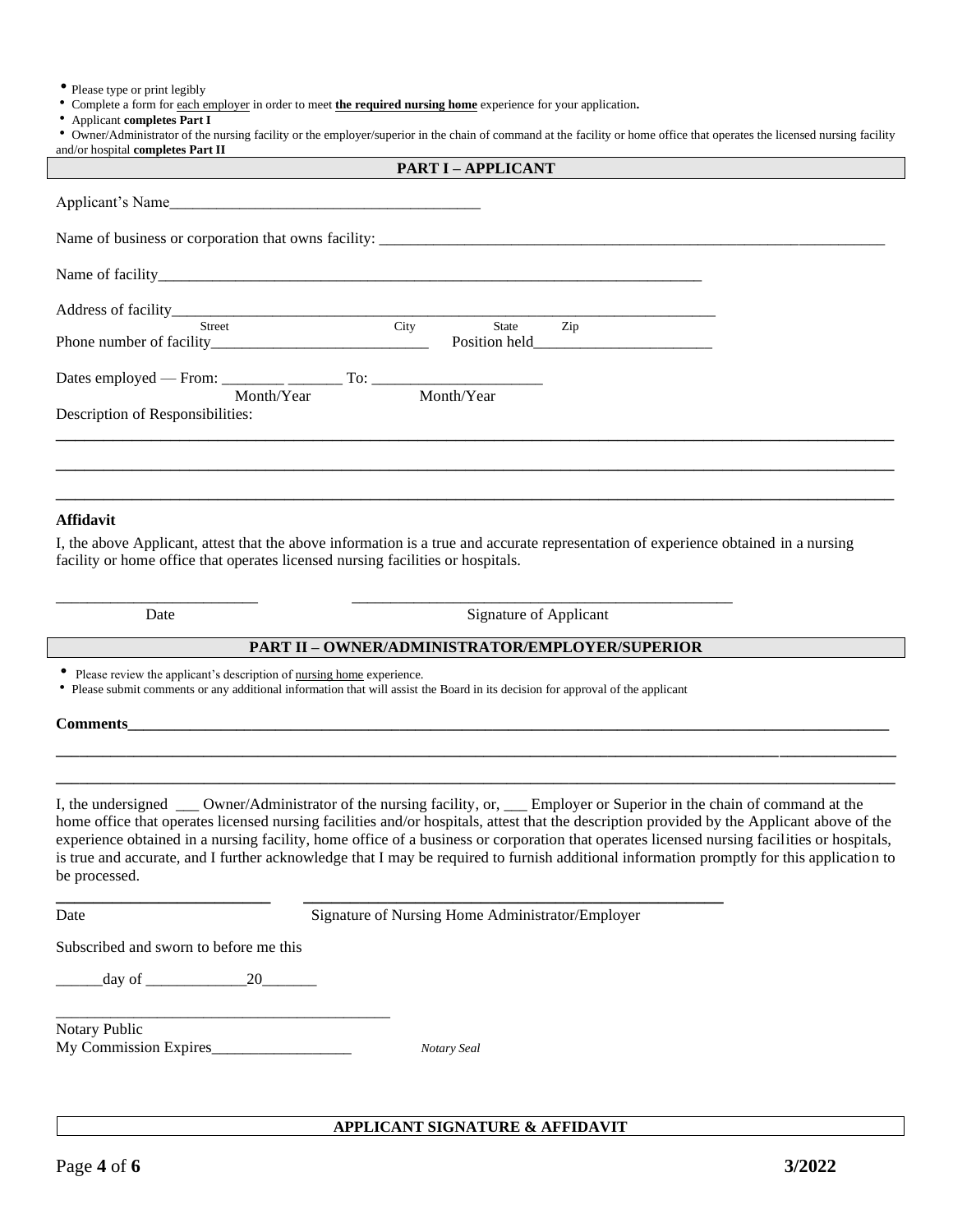## **YOU MUST SIGN THIS AFFIDAVIT IN THE PRESENCE OF A NOTARY**

I hereby swear and affirm that all information provided in this application is true and correct to the best of my knowledge and belief. I further swear and affirm that I have read and understand the current state laws and rules and regulations of the Georgia State Board of Long-Term Care Facility Administrators, and I agree to abide by these laws and rules, as amended from time to time.

By signing this application, electronically or otherwise, I hereby swear and affirm one of the following to be true and accurate pursuant to O.C.G.A. § 50-36-1:

- 1) \_\_\_\_\_\_\_ I am a United States citizen 18 years of age or older. **You MUST submit a copy of your Secure and Verifiable Document(s) such as driver's license, passport, or other document as indicated the listing on the website [www.sos.ga.gov/plb.](http://www.sos.ga.gov/plb)**
- 2) \_\_\_\_\_\_\_ I am **not** a United States citizen, but I am a legal permanent resident of the United States 18 years of age or older, or I am a qualified alien or non-immigrant under the Federal Immigration and Nationality Act 18 years of age or older with an alien number issued by the Department of Homeland Security or other federal immigration agency. **You MUST submit a copy of your current immigration document(s) which includes either your Alien number or your I-94 number and, if needed, SEVIS number (See listing on the website [www.sos.ga.gov/plb\)](http://www.sos.ga.gov/plb).**

In making the above attestation, I understand that any failure to make full and accurate disclosures may result in disciplinary action by the Georgia State Board of Long-Term Care Facility Administrators and/or criminal prosecution.

Signature of Applicant Date

**\_\_\_\_\_\_\_\_\_\_\_\_\_\_\_\_\_\_\_\_\_\_\_\_\_\_\_\_\_\_\_\_\_\_\_\_\_\_\_\_\_\_\_\_\_\_ \_\_\_\_\_\_\_\_\_\_\_\_\_\_\_\_\_\_\_\_\_\_\_\_\_\_\_** 

**\_\_\_\_\_\_\_\_\_\_\_\_\_\_\_\_\_\_\_\_\_\_\_\_\_\_\_\_\_\_\_\_\_\_\_\_\_\_\_\_\_\_\_\_\_\_\_ ( Notary Seal)**

**Sworn to and subscribed before me this**

**\_\_\_\_\_\_\_\_\_\_\_ day of \_\_\_\_\_\_\_\_\_\_\_\_\_\_\_\_\_\_\_\_ 20\_\_\_\_\_\_\_**

**Notary Public Signature**

**My Commission Expires:**